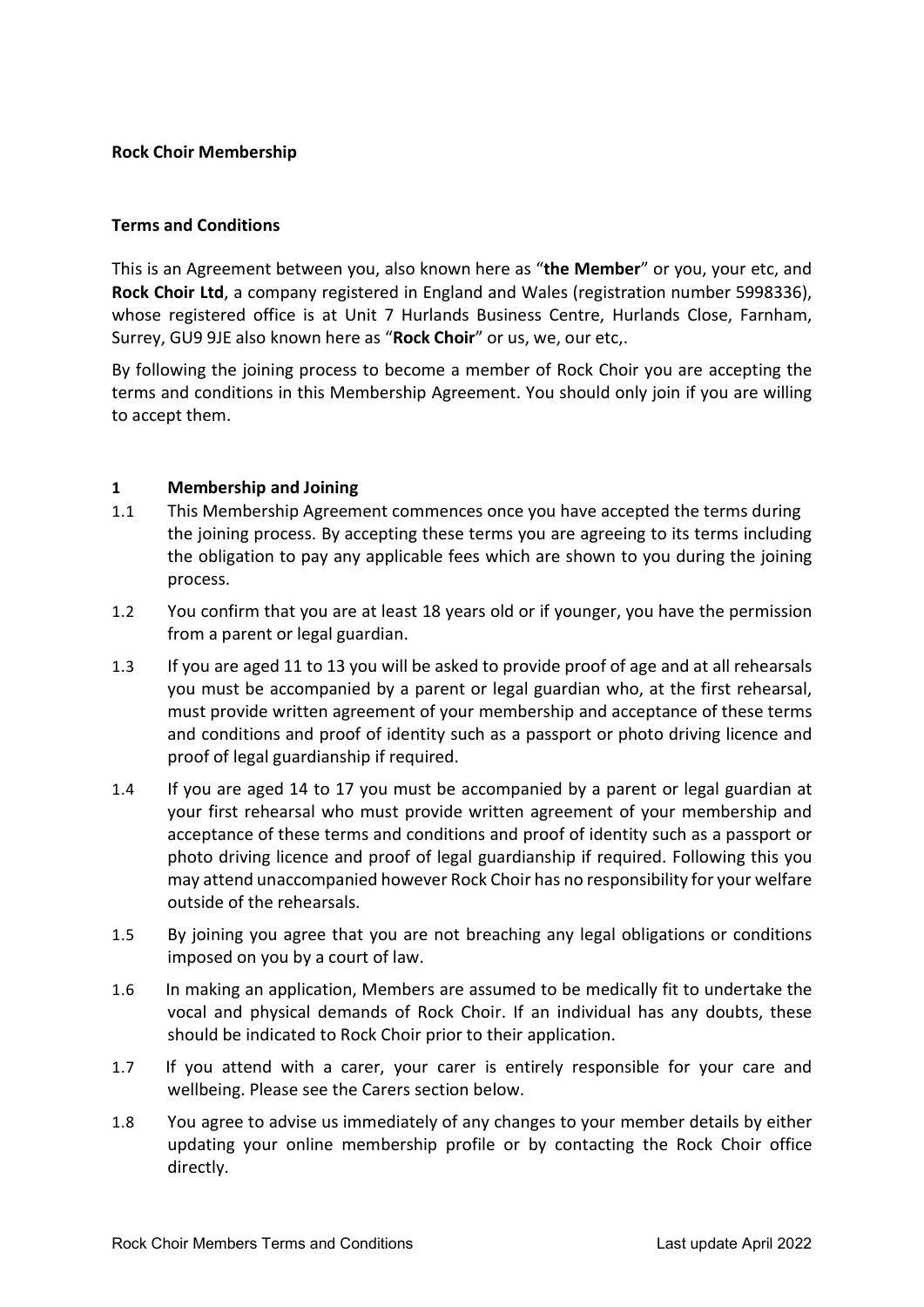- 1.9 You are entitled to access and use resources defined by your membership strictly for your own personal use and only provided your fees are up to date.
- 1.10 It is a condition of your membership that you will not solicit any Members, Leaders, Rock Choir staff or any person associated with Rock Choir or performance/event organisation on behalf of yourself or any third party or business enterprise to leave Rock Choir or join an alternative competing organisation.
- 1.11 Only you, the person named in the joining process and identified as the registered Member, can benefit from this Agreement. You may not transfer your membership to any other person, nor allow them to attend or participate under your membership.

## 2 Choirs and Rehearsals

- 2.1 The member must choose their "home choir" or "performance choir" and their registration and payment details will be linked only to that choir. The member will perform only with that choir and not at any other performance or events that will have been planned for the other choirs unless specifically requested or approved by Rock Choir. Official membership communication or alerts about news or changes will only be sent to the members in relation to their home choir.
- 2.2 Rock Choir rehearsals run in term time only for 10 weeks over 3 academic terms a year. At least once a year Rock Choir may bring choirs together to sing (Big Sing) and these events will replace your normal scheduled weekly rehearsal and may be held at an alternative venue. Rock Choir reserves the right to alter the schedule and/or location of rehearsals to fit in with these events, or with performances and any other events that may be taking place. No refunds will be given in these circumstances.
- 2.3 If rehearsals are cancelled due to illness or events outside of our control (weather, power failure etc.) then Rock Choir reserves the right to move the missed session online or will make reasonable endeavours to provide alternative rehearsal time over the next two terms. No refunds will be given in these circumstances. Rock Choir will always endeavour to give as much notice as possible to members for any changes made to regular scheduled rehearsals.
- 2.4 A choir will only proceed with a minimum sized group. If this minimum is not achieved, the choir may be closed. All Members will be refunded for any future paid for sessions or transferred to another choir of their choosing.
- 2.5 Rock Choir may, at its absolute discretion, merge a choir with another choir, move a rehearsal venue to a new one or move a Choir Leader to another location. In these instances Rock Choir will ensure the change is communicated to members as soon as is practicably possible and endeavour to put alternative arrangements or plans in place.
- 2.6 A member is welcome to attend any other regular weekly rehearsals led by their home / performance Choir Leader where there is capacity at the venue, however new members will be prioritised.
- 2.7 A member should notify their Choir Leader when they wish to attend another rehearsal to ensure there is capacity and so the member can be kept informed of any changes – e.g. venue change or rehearsal change or cancellation. From time to time,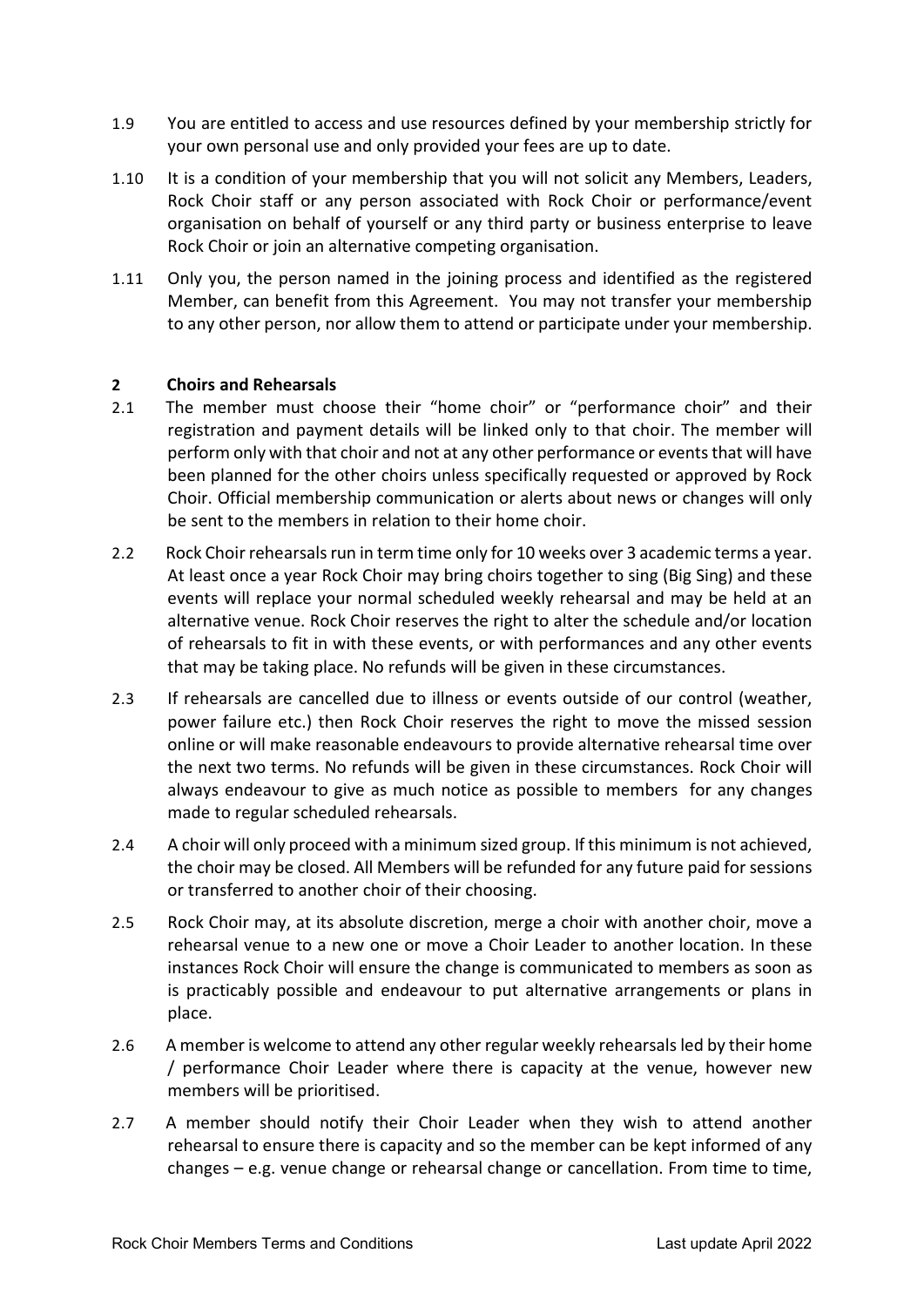Rock Choir may request members attend other choir rehearsals for specific purposes such as but not limited to rehearsal for a performance or show.

- 2.8 Whilst you are welcome to attend a rehearsal of another leader periodically, this is only with the prior consent of Rock Choir (see also clause 2.1). Failure to notify of such an attendance may result in a charge for each additional rehearsal attended. These additional charges will not be refunded.
- 2.9 Travel arrangements are to be made by each Member to rehearsals and performances unless it is agreed otherwise.

### 3 Fees

- 3.1 You agree to pay us any applicable fees on the date shown in the online joining process and in the emails sent to you by Rock Choir. The fees payable are inclusive of VAT at the rate applicable at the current time.
- 3.2 Where applicable, you agree to maintain a direct debit instruction with your bank for the monthly membership amount.
- 3.3 It is the responsibility of a Member to ensure their payment method is set up correctly and their fees are being paid/collected successfully. While Rock Choir may inform you of any issues or errors that can occur from time to time, any overdue amounts will be payable in full.
- 3.4 Monthly payments: These payments must be set up before the start of term and will continue monthly throughout the year until the Member leaves Rock Choir. If the Member transfers to the monthly payment system partway through the term, any fees will be pro rata to the full term amount remaining. When a Member making monthly payments wishes to leave Rock Choir they are required to email office@rockchoir.com requesting cancellation of their membership. Any outstanding fees must be settled before the payment scheme is cancelled. Please be aware that direct debit payments run each calendar month including when no rehearsals are running. A full terms fees are usually collected as follows:

Spring – January, February, March and April\*

Summer – May, June, July and August\*

Autumn – September, October, November and December\* \* payment periods may be affected depending on when you set up your direct debit.

3.5 Full term payments: Deposits must be received and processed before the start of each term to secure a place in the relevant choir. The balance of the term's payment must be received on or before the beginning of the third week of term. If full payment is not received on or before the start of the third week, membership will be suspended. When a Member who is making full-termly payments wishes to leave Rock Choir they are required to email office@rockchoir.com to request termination of their membership. Payments can be made online by debit card or credit card. Cheques are accepted and must be made payable to Rock Choir Ltd and with the term, choir and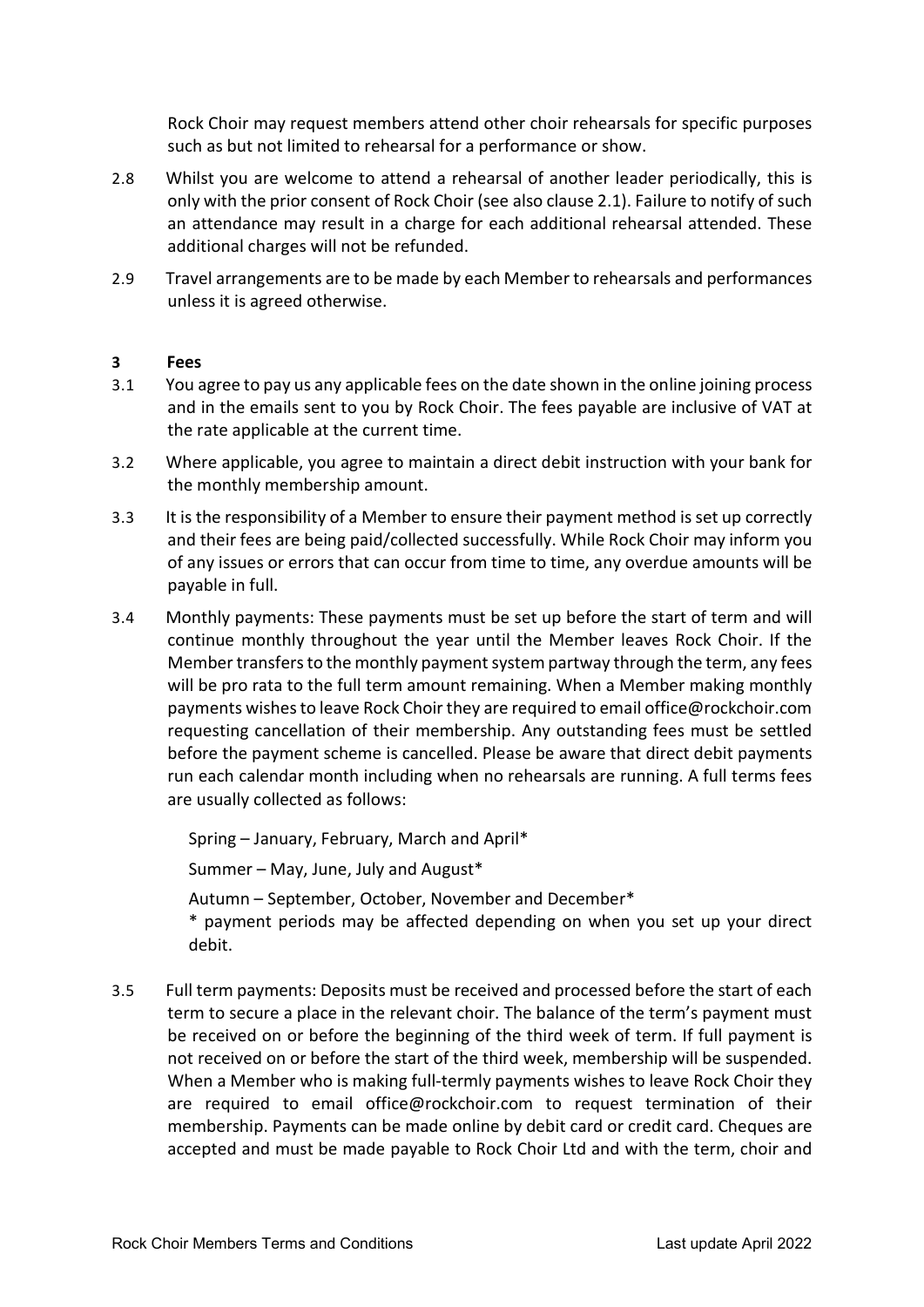Members name and membership number on the reverse, posted to: Unit 7 Hurlands Business Centre, Hurlands Close, Farnham, Surrey, GU9 9JE.

- 3.6 We reserve the right to increase the price of membership. We will give you at least 1 full months' notice of any price increase and will make it clear when the price increase will take effect and how much your Rock Choir membership will cost after the increase. During this notice period you may terminate your membership in accordance with these terms and conditions. If you choose not to terminate your membership before the date the increase becomes effective, the price of your membership will be increased in accordance with our notice. If you are paying by direct debit your monthly payments will automatically be amended to cover the new price.
- 3.7 Rock Choir reserves the right to take action against you for any unpaid fees and will also seek to recover any costs incurred in doing so.

## 4 Cancelation or Suspension by you

- 4.1 You have the right to cancel this Agreement within 14 days from the start of the Agreement without giving any reason, but you must let us know you wish to do so within the 14 day cancellation period. Please notify us by email at office@rockchoir.com. The cancellation period will expire after 14 days from the day you accept the terms.
- 4.2 If you cancel your membership within the 14 day period we will refund to you on request the fees paid for the remainder of the term no later than 14 days after the day on which we are informed about your decision to cancel, less the cost of rehearsals/membership to the date of cancellation.
- 4.3 After the 14 day cancellation period you may terminate your membership at any time by emailing office@rockchoir.com. Your membership will end with immediate effect and fees due will be calculated to the date of cancellation. Any payments made for future sessions will be refunded on request, all such requests must be made within 6 months of terminating your membership. Any amounts still outstanding must be paid in full before the membership is terminated.
- 4.4 You may interrupt your membership for any period for exceptional reasons (to be agreed with Rock Choir), during which your membership will be suspended, by emailing office@rockchoir.com.
- 4.5 You may suspend your membership for no more than 1 term, any longer may result in your membership being cancelled. Failure to notify Rock Choir of non-return after suspending may result in fees being collected. Excess payments will not be refunded.

### 5 Behaviours and Code of Conduct

- 5.1 Rock Choir aims to create a safe and positive environment for all its Members, leaders and staff. In order to do this, we must ensure acceptable standards of behaviour from our Members. You must at all times comply with the following provisions (the "Code of Conduct".
- 5.2 All Members should:
	- (a) be punctual to rehearsals and adhere to times and guidelines set by Rock Choir.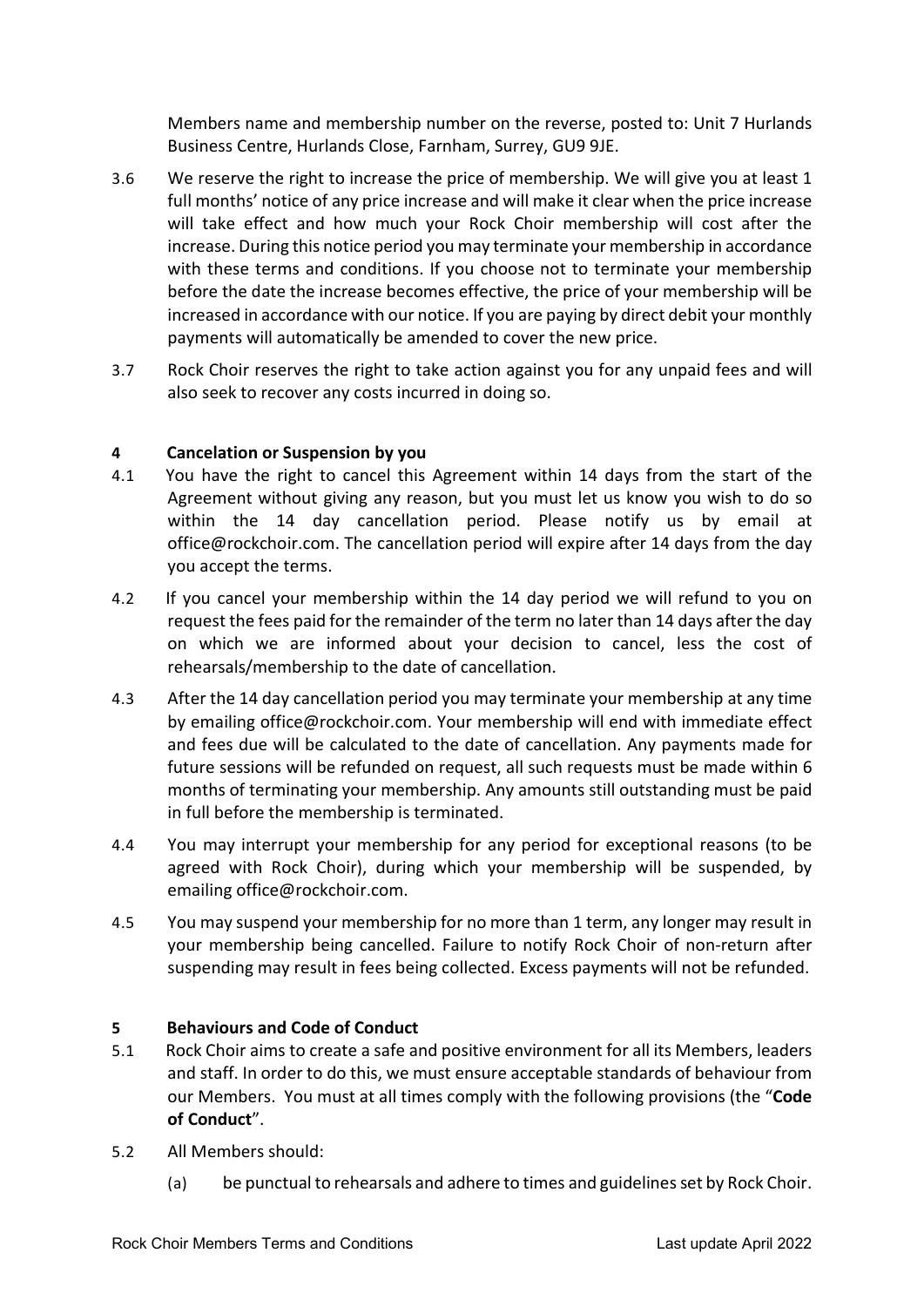- (b) respond to the leadership of the Choir Leader and official Rock Choir staff members.
- (c) be co-operative with both Rock Choir staff and fellow Rock Choir Members
- (d) uphold an equal-opportunity environment
- (e) be respectful at all times to all members and staff.
- 5.3 All Members should not:
	- (a) engage in any form of negative or bullying behaviour, whether written or verbal, towards others including Rock Choir members, Rock Choir Leaders, the Rock Choir office staff or to the rehearsal and performance environment/staff or audience;
	- (b) engage in any other form of inappropriate behaviours whilst attending Rock Choir rehearsals, events, performances, social gatherings or any other occasions with Rock Choir;
	- (c) communicate with their leader inappropriately including but not limited to sending messages or other communications unrelated to choir rehearsals, performances, shows or events, or sharing unwarranted personal or sensitive information;
	- (d) place undue personal pressure on Rock Choir members, Rock Choir Leaders, the Rock Choir office staff, or any individual working with or for Rock Choir, including but not limited to requesting personal support or transport assistance;
	- (e) otherwise do anything that might bring Rock Choir into disrepute. This includes actions and activities outside of your Rock Choir membership and activities.
- 5.4 Inappropriate behaviours will be determined at our discretion, and will include but not be limited to:
	- (a) Harassment. Harassment includes behaviour and language which is intimidating, humiliating, causes offence or is hostile; which causes stress, anxiety, fear or sickness on the part of the harassed person. We remind everyone that harassment based on age, sex, race, disability, sexual orientation, gender re-assignment, ethnic or national origins, religion or belief, or harassment of a sexual nature, is unlawful and could entail legal action or even criminal proceedings.
	- (b) Sexual harassment. Any unwanted conduct of a sexual nature affecting the dignity of a person which can include unwelcome physical, verbal or nonverbal conduct whereby the behaviour is inappropriate, offensive or distressing for the recipient. Conduct or comments become harassment when they are unwelcome to others or make others feel uncomfortable or threatened, even if intended as a joke.
	- (c) Bullying. Bullying is repeated inappropriate behaviour, direct or indirect, whether verbal, physical or otherwise, conducted by one or more persons against another or others, which could reasonably be regarded as undermining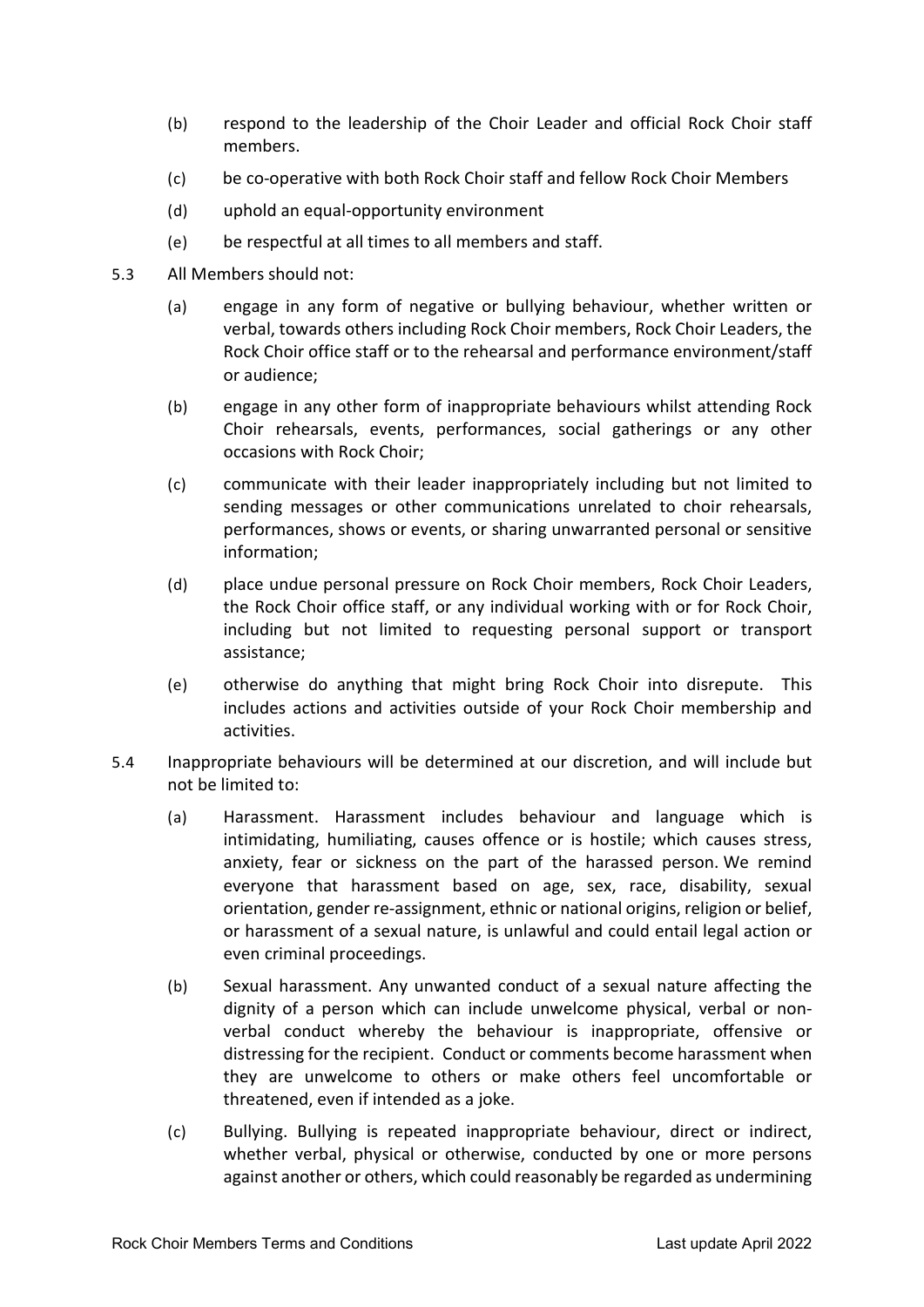the individual's right to dignity in the rehearsal room/ performance space or social events. Examples of bullying behaviour include:

- (i) Personal insults and name calling
- (ii) Persistent unjustified criticism and sarcasm
- (iii) Public or private humiliation
- (iv) Aggression including intimidation and threats in general
- 5.5 You will undertake to meet any legal conditions or obligations placed on you by any court of law including, should the need arise, removing yourself from any rehearsal as well as, but not limited to, any event, performance or social occasion run by Rock Choir. Where Rock Choir identifies that you have breached a legal obligation it reserves the right to cancel your membership and no refunds will be given in these circumstances.

## 6 Reporting Inappropriate Behaviour

- 6.1 We invite Members to report instances of breaches of our Code of Conduct or inappropriate behaviour to us, and encourage your peers to do the same. Peer to peer support will help to create a culture where inappropriate behaviour is not accepted.
- 6.2 There are a number of ways to report inappropriate behaviour at any time.
	- (a) If you feel comfortable doing so, we encourage you to first address your concern with the individual(s) involved to help foster an honest and open community.
	- (b) In writing to us, by email to office@rockchoir.com
	- (c) Verbally (in a confidential environment) with your Choir Leader or member of our management team.
- 6.3 If you do not feel comfortable discussing this with your Choir Leader, or if the complaint is about a leader or one of the management team you may report your concerns to office@rockchoir.com or by calling 01252 714 276. The Complaints Manager will meet/speak with all persons involved in a safe, confidential environment to discuss the events and agree a course of action. All situations need a sensitive, high level, bespoke response and so these meetings will be very gentle. If you so wish to have some support in these meetings, you may bring a close friend or family member.

# 7 Filming and Social Media

- 7.1 As a member, you agree that photographic, motion picture, electronic (video) images and sound and video recordings may be taken of all the members and used for training, feedback, advertising and marketing purposes in relation to Rock Choir. You consent to incidental inclusion in such materials that we may take from time to time.
- 7.2 Members and their families/friends will be permitted to film or photograph Rock Choir shows providing the venue allows such actions and there is no additional charge to Rock Choir by the venue to enable this facility, and subject to the rest of the provisions and conditions set out here. If the latter is the case your Rock Choir Leader will advise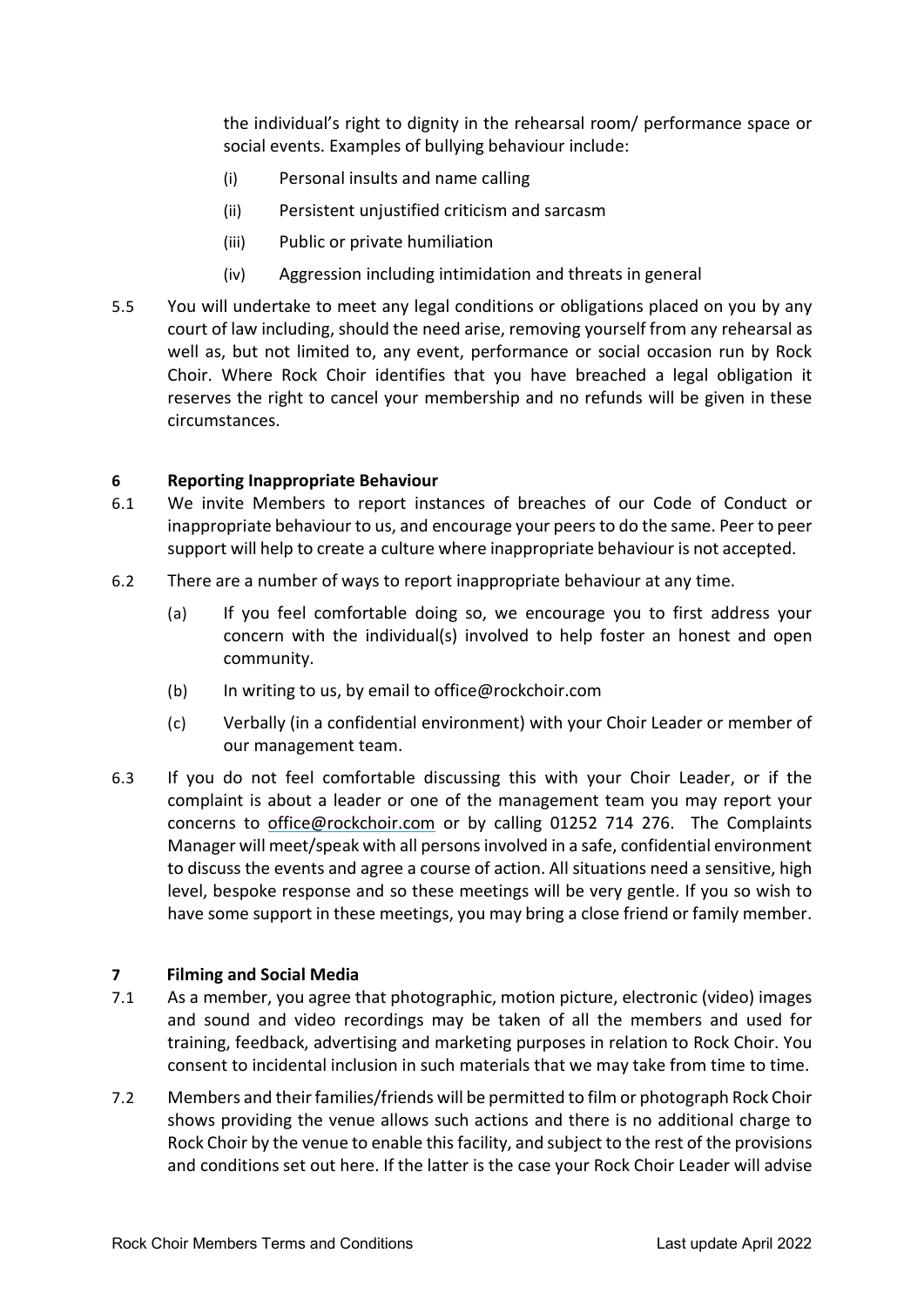you before the show date so that you can advise your friends and family that no filming is permitted whatsoever.

- 7.3 Where filming or photographs is permissible the following conditions must be met and members will need to ensure that their families/friends are aware of these conditions of filming prior to the performance:
	- (a) The filming / taking photos is for personal use only and cannot be for any purpose for which ANY form of charge is made either immediately following the show or at any point in the future.
	- (b) If the film / photo is to be posted on social media then it should not contain any content that causes distress, discomfort or any other issues for other members or for Rock Choir itself. In such circumstances we will request the footage to be removed.
	- (c) Whilst filming / taking photos, consideration must always be given to the enjoyment of others in the audience. There should not be continual filming of the whole show and the camera used should be sufficiently small to not cause any nuisance to others, including blocking their view of any performance. No additional camera equipment is to be used (e.g. tripods or zoom lenses).
	- (d) No permission will be granted to film or photograph the show for any professional or commercial purposes.
	- (e) Children any photos/film/recording of children or vulnerable adults must be in line with any permissions, conditions or restrictions notified to you or at an event or venue.
- 7.4 Immediate compliance is required should anyone be asked to stop filming by a Rock Choir or venue official.

# 8 Intellectual Property Ownership

- 8.1 The materials, music, arrangements, harmonies, concepts and resources used in Rock Choir ("Rock Choir Materials") are owned by Rock Choir, its licensors, or other third party rights holders.
- 8.2 All such rights are protected by Intellectual Property law. In becoming a member and taking part in any rehearsal, performance, workshop or event it is agreed that any use of Rock Choir Materials will be solely used for these Rock Choir purpose. No other licence or permission to use such Rock Choir Materials is given and is strictly prohibited. If found to be used, legal action may ensue against the individual.
- 8.3 Rock Choir may from time to time provide additional materials or facilities such as downloads, special rehearsals and shows. These are not part of the basic membership facilities and are provided solely at the discretion of Rock Choir. Those who do not have internet facilities may not be able to avail themselves of some of these additional provisions.
- 8.4 You must use the Rock Choir Materials or additional materials / facilities etc in the proper manner and you must consult your Choir Leader or head office staff if you are unsure.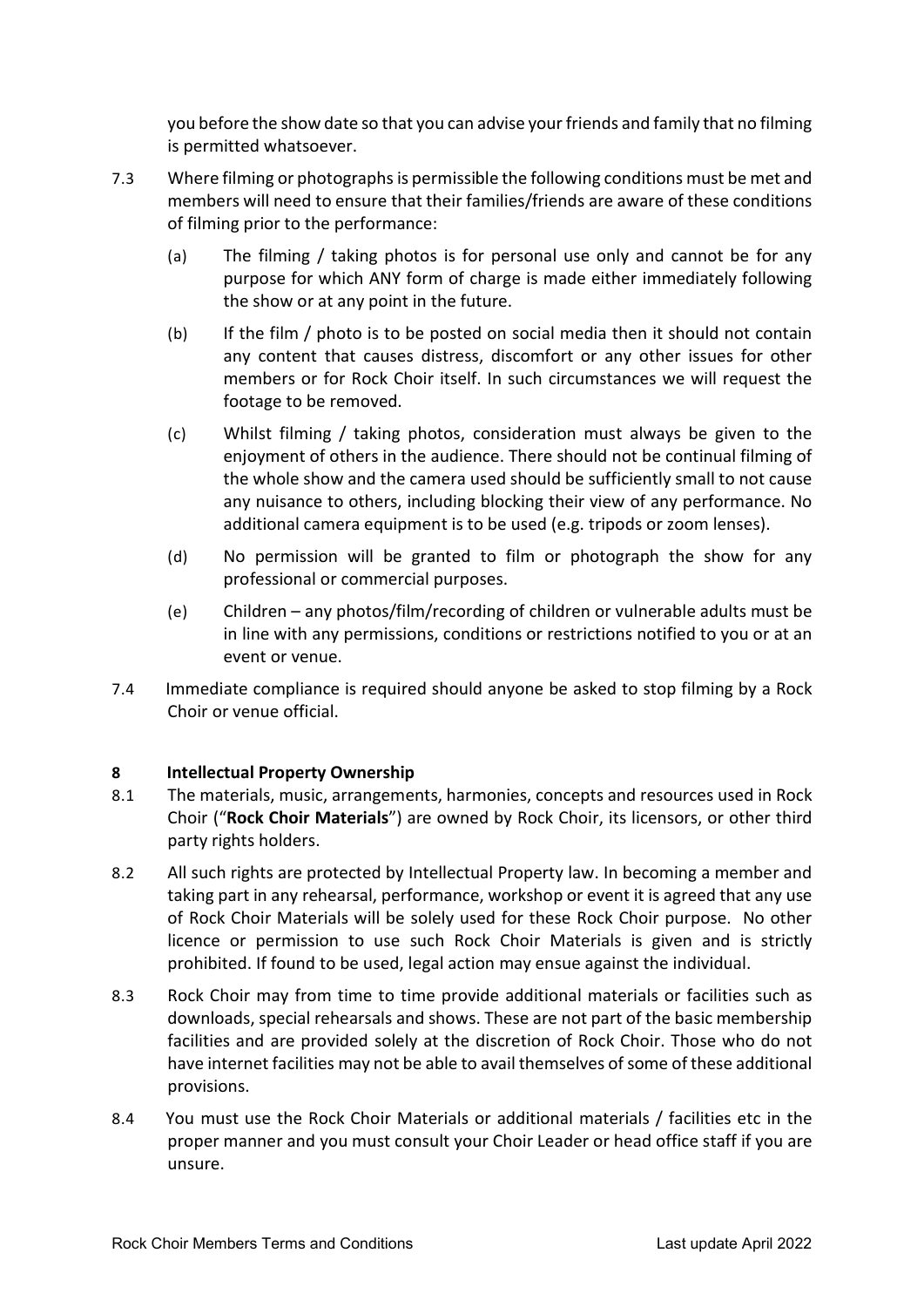# 9 Personal Data and Communications

- 9.1 You agree that you have understood our privacy policy which is available at https://www.rockchoir.com/privacy/.
- 9.2 By becoming a member of Rock Choir you consent to receiving communications relating to your membership, local and national Rock Choir events, shows and opportunities and information about Rock Choir benefits.
- 9.3 We may communicate Rock Choir related information to you by email, SMS or by post.
- 9.4 You may opt out of email and SMS communications that we may send but if you do, we cannot be held responsible for any loss incurred by you not receiving Rock Choirrelated communications.
- 9.5 We use trusted third party services to manage Rock Choir membership operations. We will not sell or give your data to anyone else.

## 10 Disclaimers and Liability

- 10.1 Rock Choir is not responsible for damage to person or damage to, loss / theft of personal belongings whilst attending rehearsals and performances or before and after rehearsals and performances unless caused by Rock Choirs negligence.
- 10.2 If such loss, damage or theft is caused by the negligent acts or omissions of Rock Choir or its Choir Leaders, employees or subcontractors, our liability to you will be limited to £100.
- 10.3 Members should understand clearly that Rock Choir cannot be held responsible for damage or loss caused by misconduct or other Members.
- 10.4 Any additional services (including, for example singing or instrumental lessons) which you contract for or agree to pay for with your Choir Leader, do not form part of your Rock Choir Membership Agreement and the Terms & Conditions of this Agreement will not apply to them. You should be aware that if you enter into any Agreement for additional services, you are entering into an Agreement with those individuals and not with Rock Choir.
- 10.5 We do not accept any liability for any losses, damage, personal injury or other loss caused by any negligent act or omission of those providing any additional services and these are specifically excluded from the Membership Agreement and Rock Choir does not accept any responsibility for the same.
- 10.6 In any event to the extent Rock Choir have any liability to you under this Agreement, this shall be limited, to the extent the extent permitted by law, to greater of the fees paid by you in the previous 12 months, or £100 per claim.
- 10.7 To the extent permitted by law, save as expressly set out here, we exclude all other conditions, warranties, representations, liability, or other terms which may be implied.
- 10.8 Nothing in these Agreement excludes or limits our liability for death or personal injury arising from our negligence, or our fraud or fraudulent misrepresentation, or in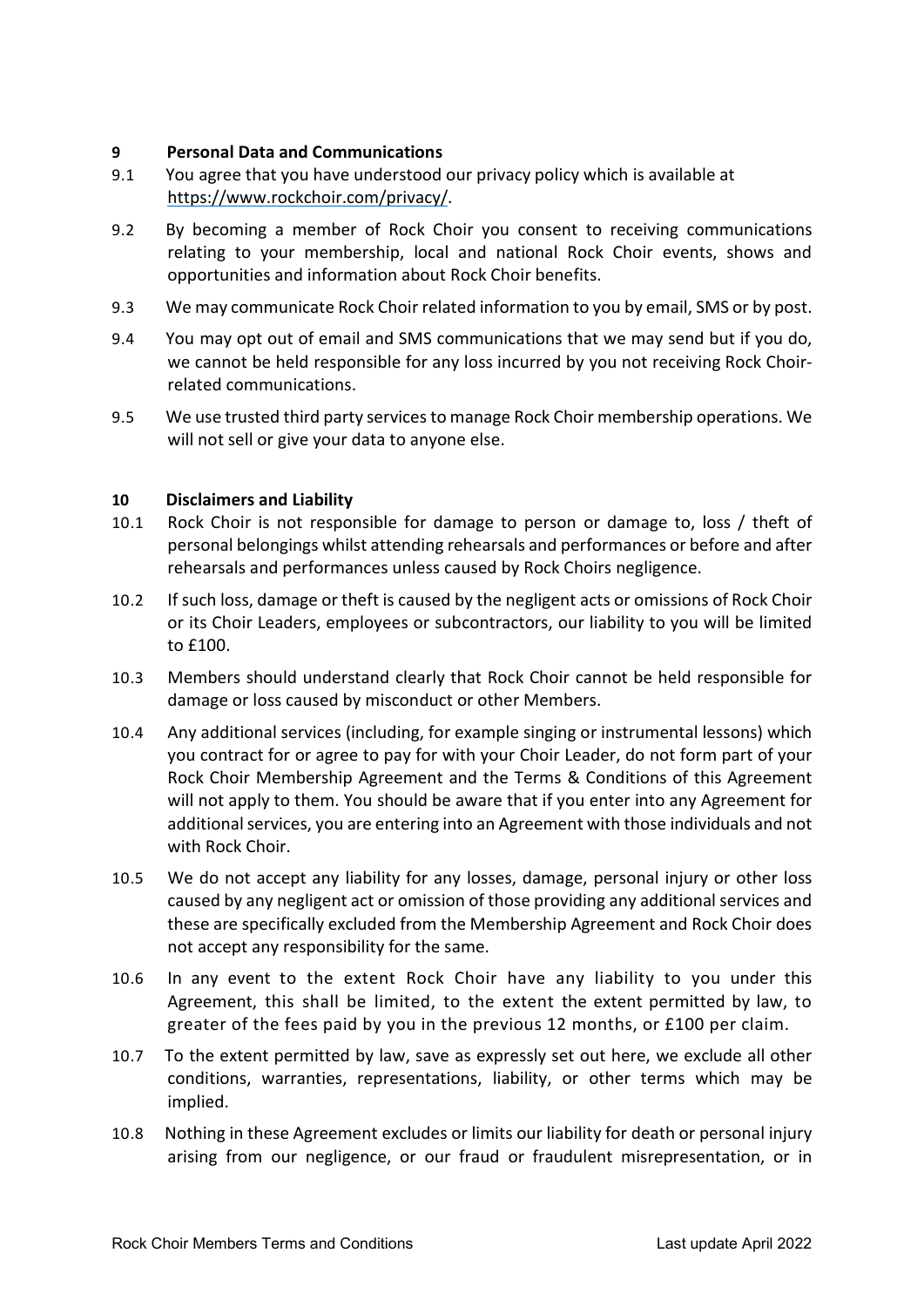relation to your statutory rights, or for any other liability that cannot be excluded or limited by English law.

### 11 Suspension and Termination

- 11.1 Rock Choir reserves the right in its absolute discretion to suspend your membership or terminate this agreement if it is felt to be in the best interests of the company, a Choir, its Leader or any of its Members for it to do so.
- 11.2 If a Rock Choir closes indefinitely during a term and another Rock Choir is not a suitable alternative, this Agreement will end and you will receive a pro-rata refund of your membership fee.
- 11.3 We may suspend or terminate this Agreement and your Rock Choir membership with immediate effect if
	- (a) you do not pay any applicable fees or membership amount when it falls due;
	- (b) breach any element of the Rock Choir Membership Code of Conduct;
	- (c) otherwise you breach any other provision of this Agreement

In the event of termination or suspension you will no longer be able to access the Rock Choir Materials or additional materials / facilities etc including your downloads, and you will not receive a refund.

- 11.4 No failure to enforce these terms or other delay in imposing a suspension or termination will act as a waiver of our rights, and Rock Choir reserves the right to subsequently enforce the terms of this Agreement.
- 11.5 In the event that that this Agreement and/or your membership is suspended or terminated by Rock Choir under clauses 11.1 or 11.3, or otherwise not due to the fault of Rock Choir, you will not receive any refunds.

### 12 Carers

- 12.1 If you are attending Rock Choir with a carer, your carer is welcome to join in with the weekly rehearsals however they will not be granted access to resources or membership benefits and will not be able to actively participate in performances or events.
- 12.2 Depending on your needs and the level of support you require, your carer is entirely responsible for your care and well-being at all times and must attend any performances, events, etc. with you to continue these responsibilities.
- 12.3 We welcome everyone at Rock Choir however we do understand that rehearsals may be more challenging for some people. We don't expect anyone to carry out the dance moves if they choose not to or don't feel able to. If you feel that you would prefer to sit throughout a rehearsal, performance, show or event, you are of course welcome to do so, we don't ask that you do anything more than you are willing to do.
- 12.4 We expect everyone to get the same enjoyment from the sessions and in consideration of this, we ask that your carer/s comply with the following:
	- (a) To always sit with you during the rehearsal, performance, event etc.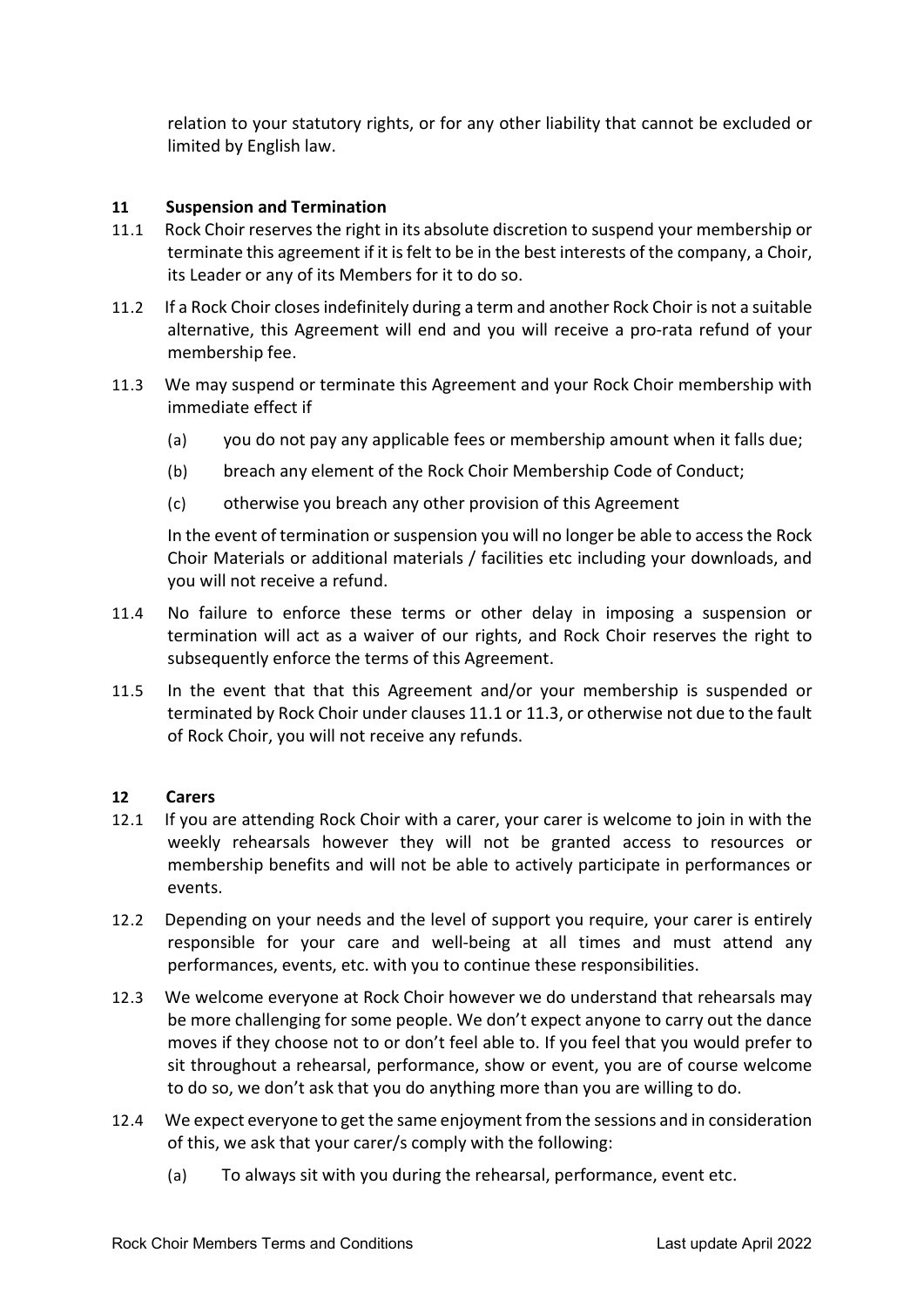(b) To actively support you and ensure their attention is on you at all times and not

distracted with i.e. mobile devices, etc.

- (c) To ensure you have a care plan in place suited to your needs and to act on these immediately the need arises.
- (d) To ensure they support the Choir Leader at all times to maximise your participation and enjoyment and that of others.
- 12.5 Where a carer fails to meet these requirements resulting in a negative effect on you, other members or the choir as a whole, you agree that Rock Choir may speak directly with you to your carer, family or support agency to endeavour to resolve the issues. Where the issues cannot be resolved and only if there is no alternative solution, Rock Choir reserves the right to cancel your membership and a refund will be issued for future sessions paid for.

## 13 Other / General

- 13.1 You should print a copy of this Agreement for future reference.
- 13.2 Rock Choir reserves the right to amend these terms and conditions at any time. We will notify you of any changes to these terms and conditions.
- 13.3 If any provision of these Terms is or becomes invalid, illegal or unenforceable, it shall be deemed modified to the minimum extent necessary to make it valid, legal and enforceable. If such modification is not possible, the relevant provision shall be deemed deleted. Any modification to or deletion of a provision under this clause shall not affect the validity and enforceability of the rest of these Terms.
- 13.4 No failure to exercise or delay in exercising any right or remedy provided under these terms or by law constitutes a waiver of such right or remedy, nor shall it prevent or restrict any future exercise or enforcement of such right or remedy.
- 13.5 These terms (as amended from time to time), along with any document or communication expressly referred to within them, constitute the whole agreement and understanding of the parties and supersede any previous arrangement, understanding or agreement between them relating to the subject matter of these Terms.
- 13.6 We may assign or transfer the benefit of this Agreement and our rights to a third party provided we give you notice and your rights under this Agreement will not be prejudiced.
- 13.7 This Agreement is governed by the law of England and Wales and is subject to the exclusive jurisdiction of the courts of England and Wales, or other relevant court in the UK where you reside..

### 14 Contact Details